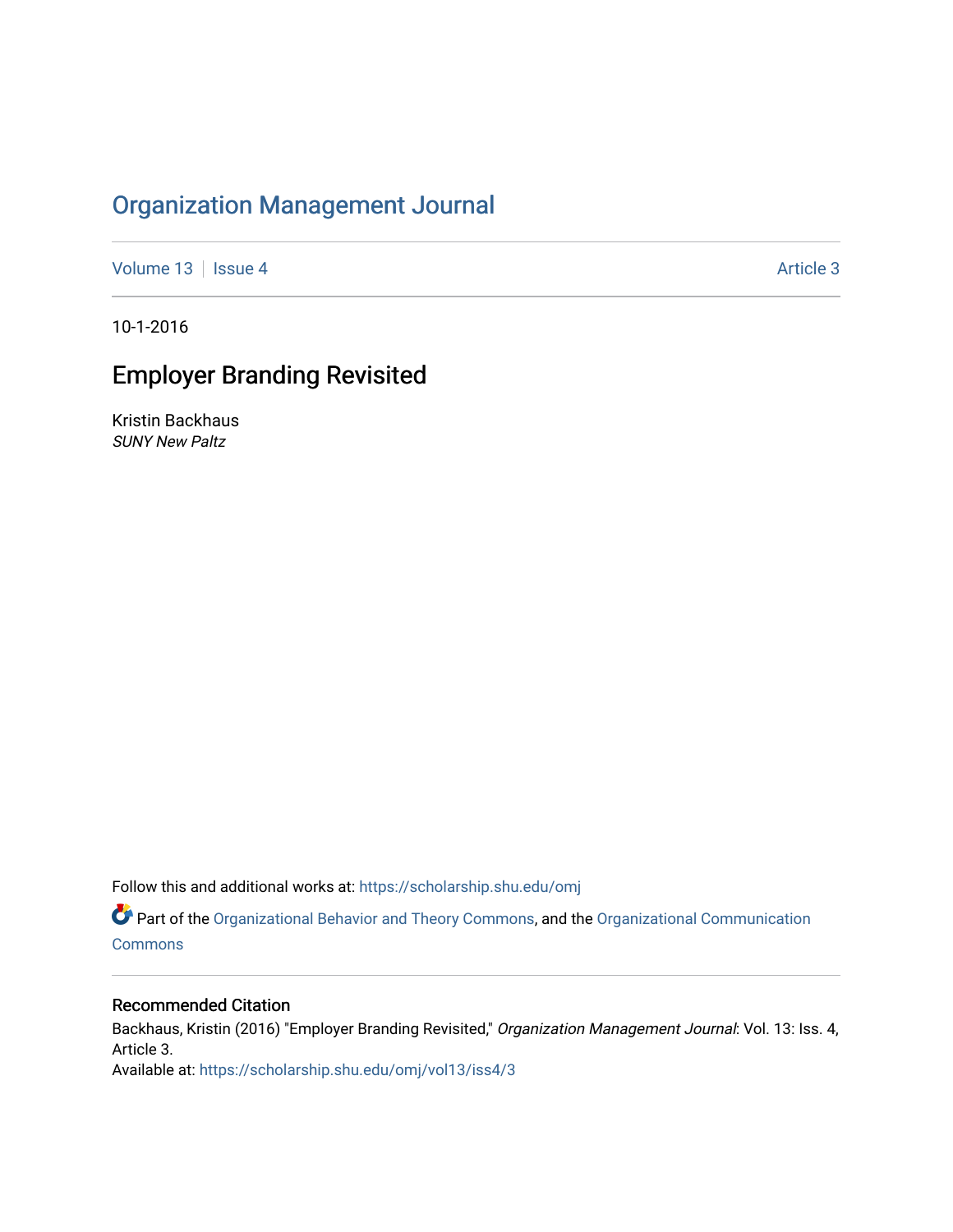## Employer Branding Revisited

Kristin Backhaus

School of Business, SUNY New Paltz, New Paltz, New York, USA

#### ABSTRACT

In 1996, employer branding was introduced into the lexicon of human resources and marketing. Twenty years later, many of the foundational concepts of employer branding have been researched. Despite the volume of literature on employer branding, many key aspects still warrant investigation. This article provides an overview of the work that has been done on employer branding, highlights recent developments in the research, and suggests future research directions.

#### **KEYWORDS**

Brand equity; employee recruitment; employer branding; human resource management; organizational attractiveness

In 1996, Ambler and Barrow introduced the term "employer branding" into the lexicon of human resource management (Ambler & Barrow, [1996\)](#page-7-0). Employer branding applies marketing techniques to the process of recruiting and retaining employees. Ambler and Barrow saw the opportunity to attract employees to organizations using brand marketing techniques, but their vision for employer branding went further. They suggested that internal marketing of the brand would also help to build greater levels of employee motivation and enhanced customer outcomes.

Early interest in employer branding existed predominantly in the human resources (HR) practitioner community, with a variety of white papers and magazine articles describing ways that marketing concepts could be and were being effectively applied to the human resources field. By 2001, The Conference Board had conducted an analysis on employer branding and found that employers were developing formal programs. In 2004, Backhaus and Tikoo published an article proposing a conceptual framework that included both external and internal employer branding, framing the process as a means of achieving both employer attraction and employee productivity. More than 600 articles published since 2004 appear in EBSCO on the topic of employer branding. A Google Scholar search uncovers more than 24,000 articles in that database. In 2004, a Google search of the term "employer branding" yielded 3000 hits, and today that number is well over 3 million. Clearly, employer branding is a topic of interest to human resource professionals, organizational strategists, and academic researchers. In this article, I review the literature on employer branding

discussing both internal and external employer branding, highlight important issues that have recently gained attention, and discuss future directions for employer branding research.

#### Definitions and purposes of employer branding

In their 1996 article, Ambler and Barrow define the employer brand as "the package of functional, economic and psychological benefits provided by employment, and identified with the employing company" (Ambler & Barrow, [1996,](#page-7-0) p. 187). The Conference Board ([2001\)](#page-8-0) defined the employer brand simply as the "identity of the firm as an employer," including the "firm's value system, policies and behaviors toward the objectives of attracting, motivating and retaining the firm's current and potential employees" (p. 2). Just as the corporate brand makes a promise to its customers about its product or service, the employer brand makes a promise to its prospective and current employees about the experience they will have in the organization. Arguably, all employers have a brand, but not all employers engage effectively in branding efforts to clearly differentiate themselves as employers.

There is no doubt that the purpose of employer branding is to present a positive and attractive image to current and potential employees. Employer branding is one of many reputational factors that add to competitive advantage. But over time, there has been definitional drift in the employer branding literature. At its inception, employer branding did not imply the desire of an organization to be the "employer of choice." Ambler and Barrow [\(1996](#page-7-0)) first presented the employer brand concept as value-neutral. An employer brand

CONTACT Kristin Backhaus backhauk@newpaltz.edu School of Business, SUNY New Paltz, 1 Hawk Dr., New Paltz, NY 12561, USA. © 2016 Eastern Academy of Management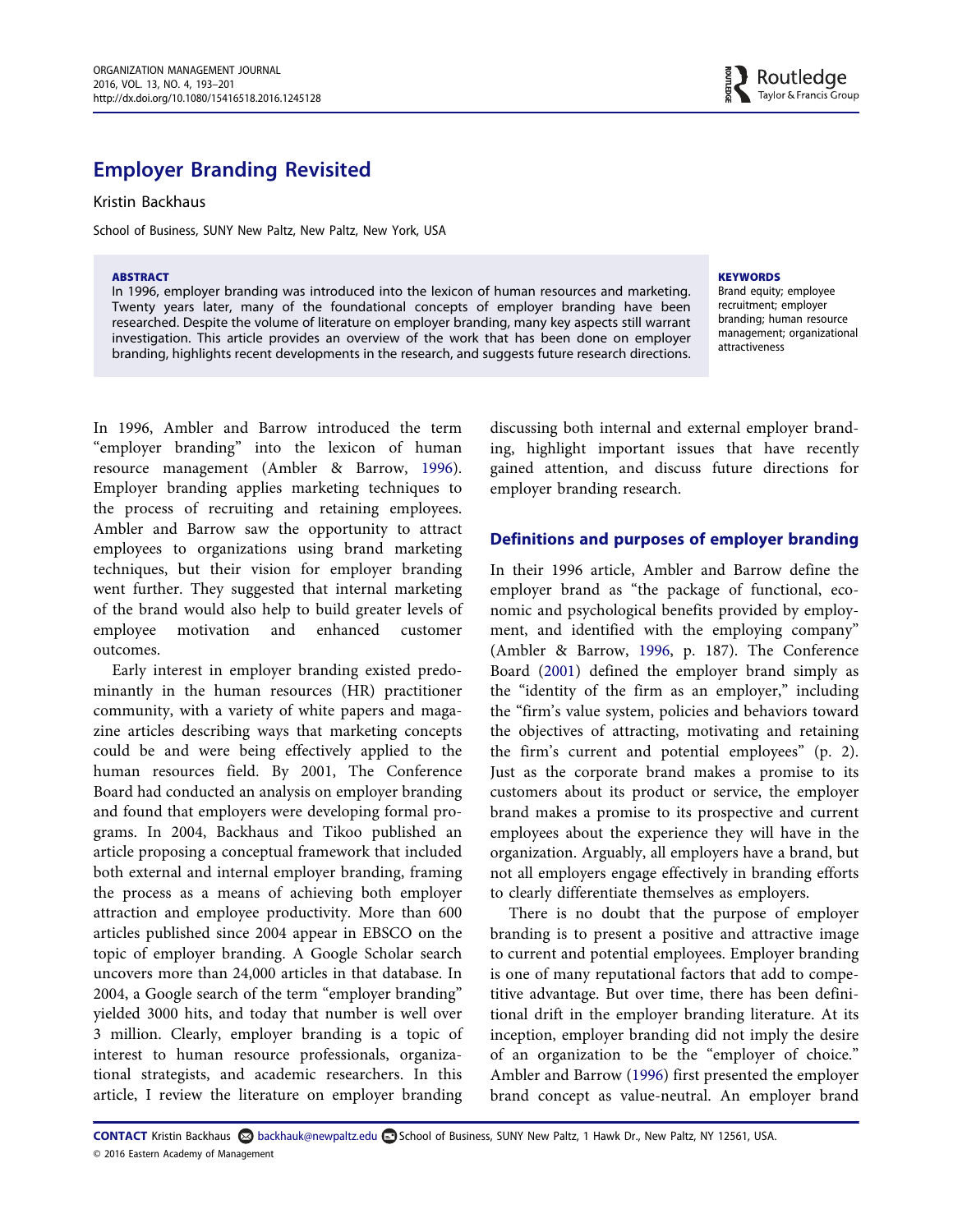was simply a brand identity that characterized the employer. But as the body of research has grown, many researchers have narrowed the definition. Martin and colleagues (2011, pp. 3618–19) define employer brand as "a generalized recognition for being known among key stakeholders for providing a high quality employment experience, and a distinctive organizational identity which employees value, engage with and feel confident and happy to promote to others." Kucherov, Zavyalova, and Garavan [\(2012](#page-8-1)) describe the employer brand as "qualitative features of the employing company, which are attractive to a target audience … positive image and appropriate set of material … and non-material … advantages distinguishing a company in the labour market" (p. 88). This review relies on the initial definition of the employer brand, with the understanding that just as product and corporate brands can be interpreted as positive or negative, effective or ineffective, so can employer brands.

Beyond defining employer brands, the literature in this field also examines the employer branding process, which involves the development of an employment value proposition and the marketing of that proposition both externally and internally. One goal of the employer branding process is differentiation of the employer in the employment marketplace, while a second goal is to maintain employee commitment to the organization through a sense of oneness with the brand. In their 2004 paper, Backhaus and Tikoo proposed a framework for employer branding that was built on the foundation of branding principles with the integration of organizational behavior concepts, including organization identity, organizational culture, organizational attractiveness, and predictors of employee productivity. This conceptualization has provided a road for research into both external and internal branding.

#### External branding associations

The most active area of employer branding research over the past 10 years has focused on external branding for the purpose of employee recruitment. The employer's goal is to create positive employer brand associations within the target population. A brand association is a feeling about a brand—a sensory emotional response to information conveyed by the organization (Aaker, [1991](#page-7-1)). Employer brand associations drive employer image, the key to attracting new employees. Employer brand images include both instrumental and symbolic elements (Backhaus & Tikoo, [2004](#page-7-2)). Instrumental factors are objective information about what it is like to work in the firm; these involve things like compensation, benefits, location, or working hours (Lievens, Van Hoye, & Anseel, [2007](#page-8-2)). Symbolic elements are meanings that potential applicants construct related to organizational prestige or the social approval employees might enjoy on the basis of employment (Backhaus & Tikoo, [2004](#page-7-2)).

The employer brand image is, in many ways, the "projected organizational image" defined by Whetten and colleagues [\(1992\)](#page-9-0). The image is constructed by insiders and conveyed to outsiders in an effort to create a positive reputation (Gioia, Schultz, Corley, [2000\)](#page-8-3). But beyond simply a positive image, the employer image is also constructed to communicate the organization's employment personality. Perceptions of the employer image drive employer attraction among potential recruits (Turban & Greening, [1997](#page-9-1)). A well-differentiated employer image enables job seekers to understand the organization's values and to find similarities between themselves and the organization. The desire for person– organization fit is compelling, and has been shown to be strongly related to organizational attraction (Cable & Judge, [1996](#page-8-4); Judge & Cable, [1997](#page-8-5)). In the same way that a product brand feels "right" to a shopper, employer brands feel "right" to the job seeker and encourage them to apply.

Researchers have investigated the effects of employer brands on applicants. Moroko and Uncles [\(2008](#page-8-6)) found that general factors related to the brand, including awareness, differentiation, and relevance, were most important in branding outcomes. In addition, accuracy of the brand message was highly relevant (Moroko & Uncles, [2008](#page-8-6)). The need for job seekers to have accurate and accessible information about potential employers is key to reducing the risks involved in accepting employment and reducing information asymmetry (Wilden, Gudergan, & Lings, [2010\)](#page-9-2). In their investigation of employer brands, Wilden and colleagues [\(2010](#page-9-2)) found that job seekers sought consistency across all branding messages, as well as with referrals from current employees. They also found that higher investments in employer branding increased credibility of brand signals and, ultimately, increased perceptions of employer attractiveness.

What is the optimal employer brand? A number of studies have been conducted to find which employer brand attributes are most attractive or most effective in yielding strong employer attractiveness. The foundation of this work is Cable and Turban's [\(2003\)](#page-8-7) study that linked corporate reputation to organizational attractiveness. They found that awareness of a company and high corporate reputation ratings were significantly related to organizational attractiveness (Cable & Turban, [2003](#page-8-7)). Since then, many studies have sought to determine the most attractive brand factors. Not surprisingly, each study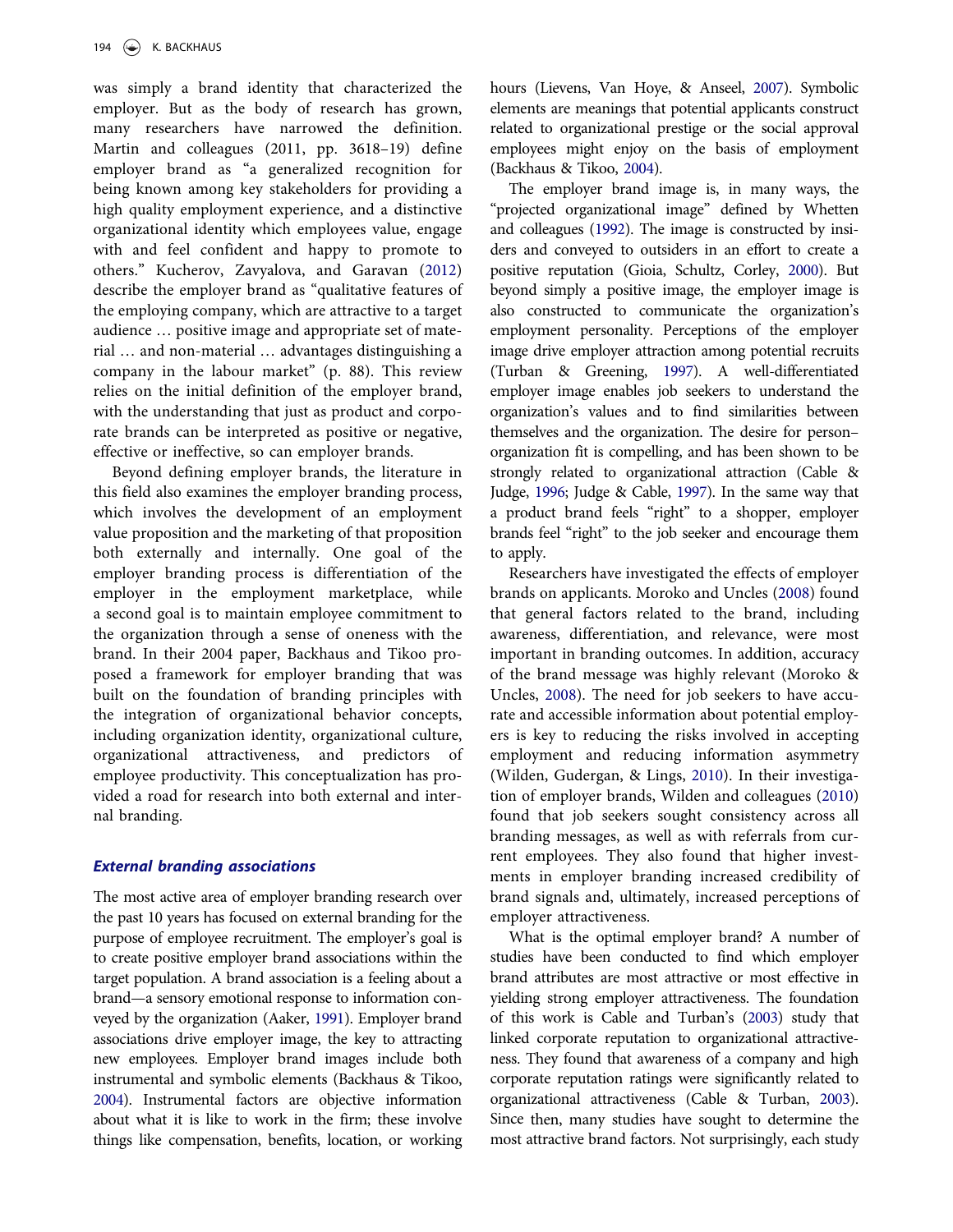seems to reveal a different hierarchy of preferred traits, likely because each study examines a slightly different sample. It seems that research that investigates differences in attractiveness of employer brands by firm nationality (Froese, Vo, & Garrett, [2010;](#page-8-8) Holtbrugge & Kreppel, [2015](#page-8-9)) or within particular countries (Park, Song, Kim, & Lim, [2015](#page-8-10)) or within certain professions (Frechette, Bourhis, & Stachura, 2013) may present more promising results. For example, Holtbrugge and colleagues found in a study of Chinese, Indian, and Russian firms in Germany that compensation and job security were most important to establishing employer attractiveness. In India, Roy [\(2008\)](#page-9-3) found that employer brands that emphasized the opportunity to apply knowledge on the job, do exciting work, work in an ethical setting, and receive a fair salary were most favored. A number of small-scale studies have been published, mostly relying on small samples with nongeneralizable findings, but each relating another piece of evidence about the variability of perceptions of employer brands.

Much of the research on the external aspects of employer branding has been focused on employer-ofchoice factors. With a proliferation of organizations awarding best-employer accolades for various demographic groups, researchers have investigated ways in which employer brands can be formulated to earn bestworkplace honors (Elving, Westhoff, Meeusen, & Schoonderbeek, [2013](#page-8-11); Love & Singh, [2011](#page-8-12)). Rampl and Kenning ([2014\)](#page-9-4) found that work content and work culture were the only brand associations that related to an organization being considered a first-choice brand, but that the emotions attached to those associations were a central antecedent to perceptions of first choice brands. Another study found that the employer brand of choice image was driven by organizational attributes that have long been associated with organizational attractiveness, including attractive remuneration, relationships, opportunities for growth, recognition, and corporate image (Bellou, Chaniotakis, Kehagias, & Rigopoulou, [2015\)](#page-7-3).

The adaptation of marketing for the purposes of human The adaptation of marketing for the purposes of human resource management offers the opportunity to apply concepts of market segmentation to external employer branding. Person–organization fit theories support this application by recognizing the importance of getting the right message to the right audience to reap positive recruitment outcomes. According to Moroko and Uncles [\(2009](#page-8-13)), there is an opportunity for employers to bundle employment benefits so that particular "markets" of potential employees will be attracted. They found that firms segmented around observable factors, including age, seniority, job type, permanence, employee life cycle, tenure, physical location, and unobservable factors that included career focus, outlook on life stage, and desired career benefits. Further, they found that segmentation could be linked to business strategy for the purposes of recruiting and retaining employees for desired business outcomes. It is immediately apparent that these means of segmentation could have an adverse impact on the selection of diverse candidates, and could constrain the entry of employees into the workplace, a point clearly made by the authors in their discussion of the ethical and moral implications of segmentation (Moroko & Uncles, [2009](#page-8-13)).

#### Internal branding

Internal employer branding or internal marketing, as it is often described, is a second important aspect of the employer branding framework. Employer branding feeds perceptions of organization identity and organizational culture, which leads to employee brand loyalty and ultimately employee productivity (Backhaus & Tikoo, [2004](#page-7-2)).

The employer brand message is developed by the organization to create a positive image of the organization not only to outsiders, but also to organizational insiders. Employer brand messages impact organizational identity by shaping how insiders form an understanding of the features that make the organization unique. Organizational identity may be reaffirmed by the employer brand message, or may be altered over time as insiders revise their interpretations (Gioia, Schultz, Corley, [2000](#page-8-3)). Messages that are inconsistent with organizational identity may destabilize it, requiring insiders to rethink and reconsider the way they understand the organization. For newcomers joining the organization, inconsistencies between the brand promise and reality can lead to violations of the psychological contract. Research on psychological contract emphasizes the importance of accurate messaging, because contract breach has been demonstrated to be associated with turnover, intentions to quit, and other negative organizational outcomes (Robinson, Kraatz, & Rousseau, [1994;](#page-9-5) Robinson & Morrison, [2000;](#page-9-6) Robinson & Rousseau, [1994](#page-9-7)). Accurate pre-entry information conveyed through the employer branding process can serve as the first stage of employee socialization—the pre-entry stage—and can reinforce organizational identity. A study by Maxwell and Knox [\(2009\)](#page-8-14) reinforces the importance and positive impact of internal marketing of positive employer brand attributes for the development of a strong organizational identity. Further, Bodderas, Cachelin, Maas, and Schlager [\(2011](#page-7-4)) found that perceived employer branding affects employee satisfaction and identification with the company. When employees enter an organization and find that the brand experience is consistent with the brand experience, the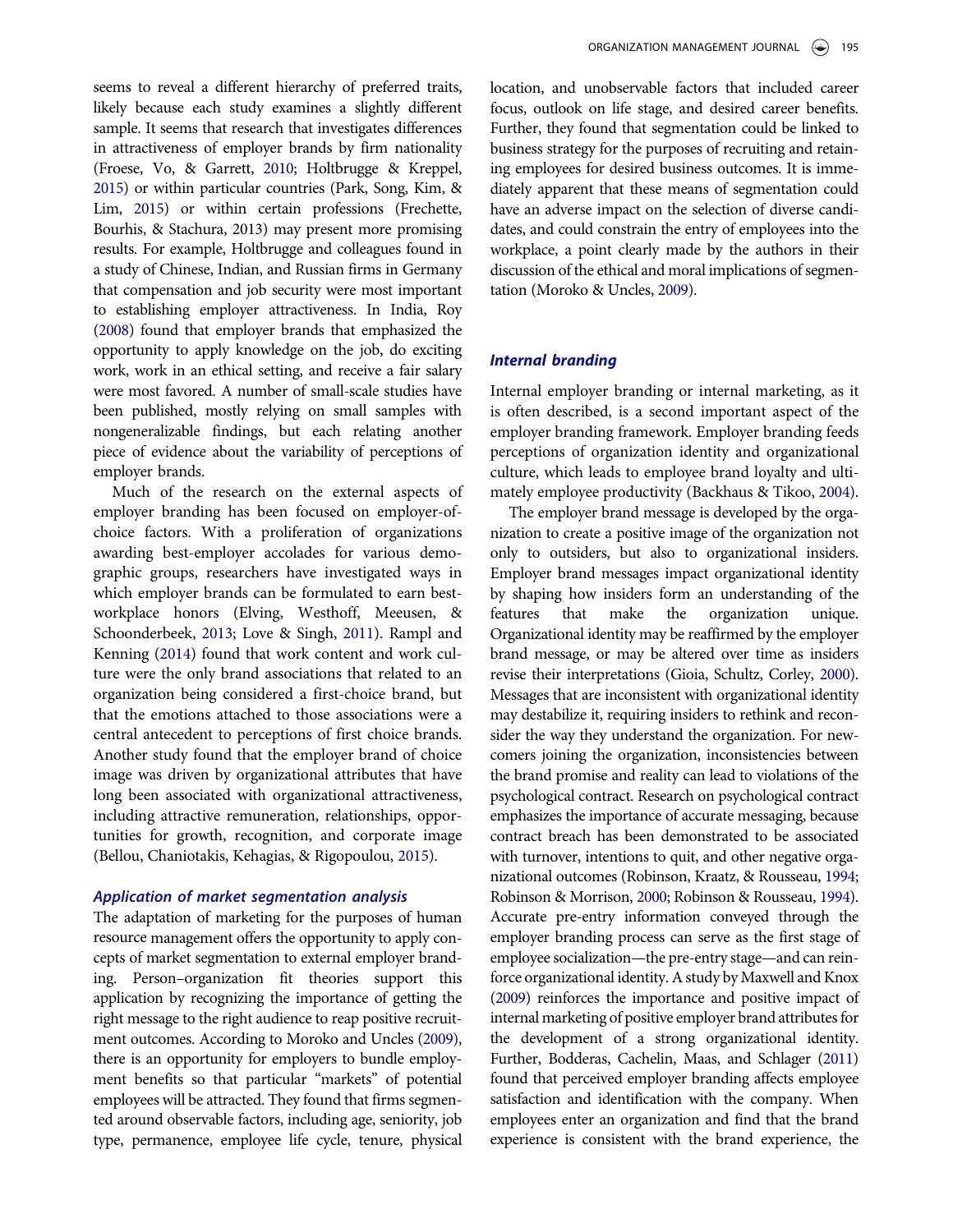choice to join the organization is validated and the initial bond with the company is established.

Employer branding messages also impact organizational culture through the process of self-selection and similarity attraction (Byrne & Neuman, [1992\)](#page-8-15). A strongly differentiated brand message conveys to job seekers a picture of life in the organization and can attract like-minded applicants who, as new employees, will strengthen the culture. Employees who feel a sense of value congruence with their new company are more likely to stay with the organization (Hoffman & Woehr, [2006\)](#page-8-16), continuing to reinforce the culture. Kucherov et al. [\(2012](#page-8-1)) found that companies with differentiated employer brands had lower turnover, and concluded that internal employer branding could strengthen organizational culture. Employer brand messages that are inconsistent with the culture tend to have more negative outcomes. Attempting culture change by promoting an aspirational employer brand message is risky, as those who were attracted by the new brand will be disappointed to find a different situation in the organization than the brand had suggested to them (Martin, Gollan & Grig, [2011\)](#page-8-17).

The Employer Branding Framework (Backhaus & Tikoo, [2004\)](#page-7-2) links organizational culture and identity to employer brand loyalty. Like product brand loyalty, employer brand loyalty is based on a positive exchange relationship that results from trust (Morgan & Hunt, [1994](#page-8-18)). Trust is built when the brand promise is realized and there is consistency between brand message, organizational identity and organizational culture. The trust that is developed between employee and employer is akin to organizational commitment and manifests as an eagerness to engage in work, to remain with the firm and to accept the firms' values and goals. The model takes it one step further, positing that employer brand loyalty is connected to employee productivity. Heskett and colleagues [\(1997](#page-8-19)) described this as the service profit chain, suggesting that positive attitudes toward the organization lead to higher levels of customer satisfaction and ultimately, better profits. Empirical evidence has demonstrated that the service profit chain does positively affect sales revenue and profit (Yee, Yeung, & Cheng, [2011](#page-9-8)).

Since these connections were proposed in 2004, a few studies have been conducted to test them. Research has found support for the proposed connection between employer branding and employer brand loyalty (organizational commitment) and employee productivity. For example, Gaddam [\(2008](#page-8-20)) found that employer brand has an indirect effect on profitability through employee performance, organizational commitment, and customer satisfaction. Davies [\(2008](#page-8-21)) found that employer branding

impacts employee loyalty. Further, Gozukara and Hatipoglu [\(2016\)](#page-8-22) found that employer brand values impact organizational citizenship behaviors, which may potentially be a link from employer brand to employee productivity and other outcomes. Researchers have also approached these connections by examining the link from employer branding to customer service behaviors and finally to customer outcomes. Mosley [\(2007\)](#page-8-23) asserts that the integration of the employer brand with the corporate and customer brand facilitates a holistic approach to both human resource development and customer service outcomes. Consistency in messaging, both internally and externally, results in a greater employee commitment to the overall brand. This commitment naturally leads to employee behaviors that support desired outcomes (Mosley, [2007](#page-8-23)). Further research needs to be conducted to more persuasively confirm these expected relationships.

### Employer branding issues and directions for future research

When the 2004 framework was introduced, it seemed likely that both practitioners and researchers would delve into the connections between employer branding and positive organizational outcomes. The big question was posed—does the promotion of a compelling employer brand feed the company bottom line? A look over the past 12 years reveals a number of interesting patterns, but so far, no answer to the big question. The following section examines the trends in research that have developed.

#### Locale of employer branding research

Much more employer branding research is being conducted outside the United States than within. Among the thousands of hits in a search for employer branding on Google Scholar are studies conducted in various languages, in emerging economies, and in Europe and Asia. Many studies cite the "war for talent" as their motivation for studying employer branding. In fact, again using Google Scholar, more than 1000 articles include both of these terms. The term may be accurate, with the supply of high-quality workers becoming tighter and tighter in many countries. The proportion of the European population ages 15–60 years will decrease from 62% to 49% by 2050, pitting employers against one another to find qualified employees who will stay with their firm (Wilden et al., [2010](#page-9-2)). The small and medium enterprise sector (SME) sector in India faces particularly challenging staffing conditions. For example, in 2013 the Indian SME sector included 29.8 million organizations employing 69 million people. In order to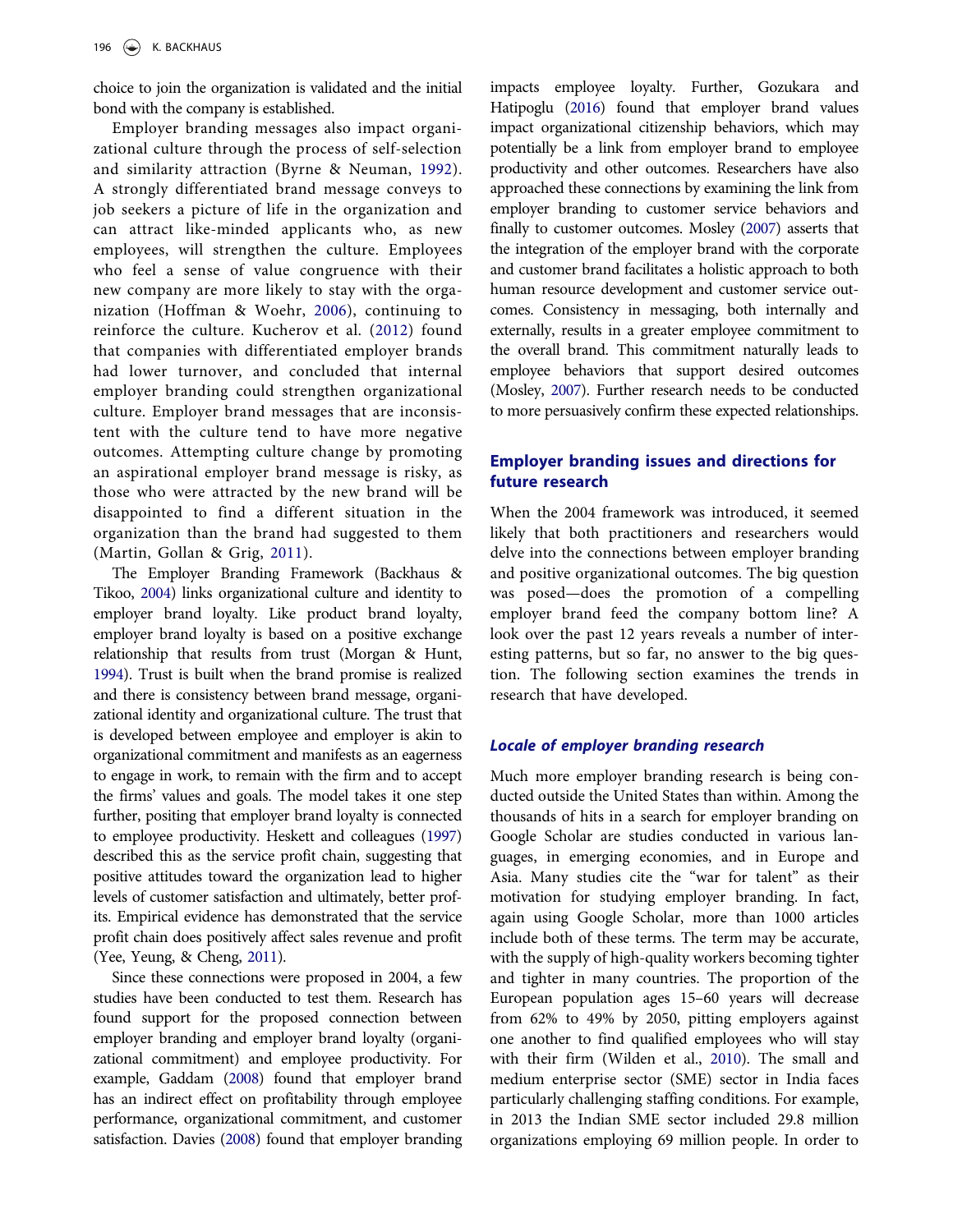grow, these very small enterprises must compete against other SMEs and larger multinational corporations for talented employees. Multinationals have a wealth of resources to launch far-reaching and compelling recruitment campaigns, while smaller organizations do not (Kaur, Sharma, Kaur, & Sharma, [2015](#page-8-24)). However, SMEs are interested in launching employer branding campaigns, as confirmed by a 2016 survey conducted by LinkedIn Business. The survey found strong interest in employer branding in India, with 72% of responding companies reporting that the employer brand is a top priority for their organization (LinkedIn, [2016\)](#page-8-25). In China, that number is 87%, and in Brazil, 68% (LinkedIn, [2016\)](#page-8-25), so it is clear that firms recognize the power of employer branding for competitive advantage.

Fundamentally, employer branding research is built on the resource-based view, a theory proposing that the ability of a company to achieve and maintain competitive advantage is based on its ability to amass resources that are valuable, rare, difficult to imitate, and difficult to substitute for a different resource (Baum & Kabst, [2013\)](#page-7-5). It is not surprising that a great deal of research is being conducted in growing economies to determine the employer branding message that will reap the best and most qualified employees. Further, because most of the foundational research that underpins employer branding theory was conducted in Western societies, non-Western organizations need to explore the generalizability of the results to their population (Baum & Kabst, [2013\)](#page-7-5).

At the same time, confirmation of the employer branding conceptual model should also be conducted in the United States. The LinkedIn survey just referenced found that 65% of U.S. respondents felt that employer branding is a top priority for their company. With an estimated two-thirds of employers considering employer branding important, testing its promises would seem a high research priority.

#### Employer brand sustainability

The term "sustainability" has made its way into nearly every aspect of management, with the emphasis usually placed on managing today's resources in a way that assures their availability for the future. Firms focus on the triple bottom line of people, profit, planet, in an effort to measure the financial, social, and environmental performance of the company (Oppenheim & Stuchtey, [2015](#page-8-26)). Sustainability in the context of employer branding can be described as the ability of the brand to deliver on its promises in a positive way, over time, to maximize employee outcomes. Inherent in the employer brand model is the concept that the employer brand itself must be consistent and consonant with the actual

employment experience in the workplace and with the organization's culture. Inconsistency of promises made before employment begins, whether through the employer brand messaging or direct contact with organizational representatives, sets the new employee on a path to disappointment. As mentioned earlier, this is described as a psychological contract breach. There is ample literature outside the employer branding context to support the contention that false employer brand promises are a mistake (Robinson & Rousseau, [1994\)](#page-9-7).

The development of an accurate employer brand, and one that is sustainable over time, is complicated. Martin and colleagues take up this issue in the context of employer branding in multinational enterprises (Martin et al., [2011\)](#page-8-17). How does a multinational enterprise construct an employer brand that is authentic at the local level as well as at the global level? Marketing of a consistent yet distinctive brand is difficult when each locale operates within a different set of norms and values. As Martin and colleagues describe it, the challenge is to align layers of identity—the corporate identity, national identity, and local firm identity. When the employer brand is developed and marketed externally by the firm at the headquarters level, it may speak to the ethos of top leadership, but is not always felt to be authentic by employees in locations far from headquarters. Employer brand authenticity is eroded when employees are not involved in the construction of the brand. Further, "living the brand" becomes difficult when the on-site brand is inconsistent with the marketed brand. Top-down employer branding disenfranchises employees and negates efforts to create an involved and evolving employee culture (Martin et al., [2011](#page-8-17)).

Sustainability of the employer brand is also affected by the constant change in organizational ownership. Edwards and Edwards ([2013\)](#page-8-27) conducted a longitudinal study examining employee responses to changes in employer brand after two companies were merged. Their study touches on two very relevant and difficult challenges in employer branding. First, the branding process relies on brand distinctiveness. Brand associations are built on the ability of people to distinguish the attributes of one brand from another. A brand adds value when it is known, noticeable, relevant, resonant, and unique (Barrow and Mosely, [2005](#page-7-6)). Organizations have an incentive to develop a unique employer brand, and when the process works, employees internalize and identify with that brand, establishing loyalty, and as a result, further positive outcomes accrue to the organization. However, the blending of two distinct organizations through a merger or acquisition necessarily requires the alteration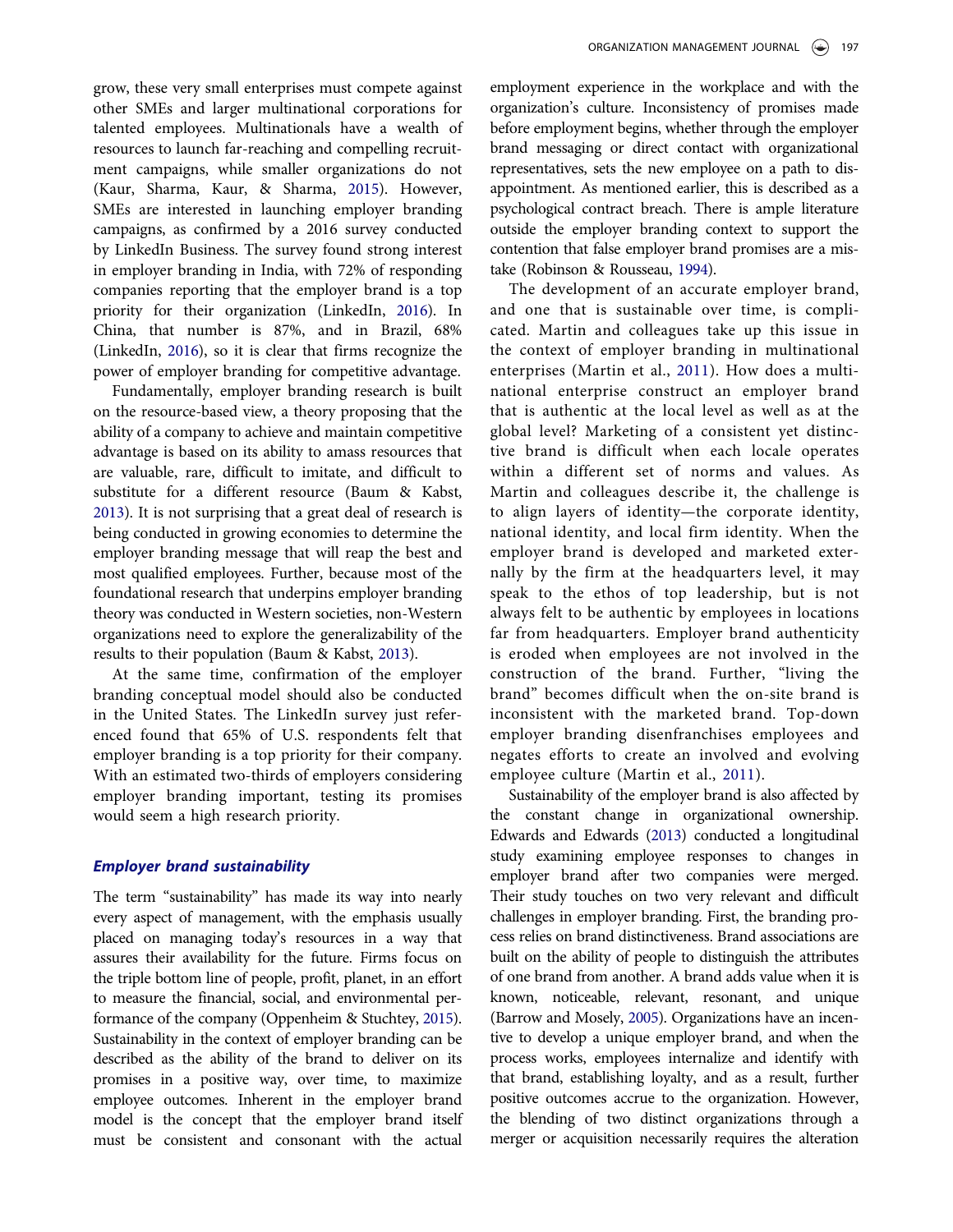of at least one of those brands; the employee value proposition must change in order to accommodate the strengths of the two firms. Edwards and Edwards [\(2013](#page-8-27)) found that certain factors within the brand identity were most predictive of employee intentions to quit after a merger. For example, maintaining consistency in corporate social responsibility was important to individuals. Overall, the authors found that employees' sense of oneness with their employer and their desire to stay with the newly created firm were impacted by the changes in employer brand.

#### Employee career life cycle

As an attractor, the employer brand appeals to recruits at a particular point in their career progression. Employer brands are constructed in concert with the company's corporate and product brands and include a set of human resources practices that are specifically designed to create a working environment conducive to achieving company goals. Employees internalize the brand in the process of becoming organizational insiders. However, the process of brand identification is dynamic, and employee perspectives change during their careers. Preferences for brand attributes are fluid over time, particularly evident when comparing newcomers to exiting employees (Ito, Brotheridge, & McFarland, [2013\)](#page-8-28). A static brand image may lose its appeal to employees over the course of their employment. Ito and colleagues suggest that narrow employer brand images may not appeal to a diverse array of employees who are at various stages in their career.

To this point, it is important to recognize that a sustainable employer brand relates to sustainable human resources practices. According to App, Merk and Buttger ([2013](#page-7-7)), a sustainable human resources program allows for a reproducible HR base. This sustainability enables the firm to preserve and retain the valuable, rare, and inimitable human resources that provide its competitive advantage. App and colleagues ([2013](#page-7-7)) propose the application of the employee lifecycle concept that aligns HR activities with different career stages. A sustainable HR model incorporated into the employer branding message communicates to employees that their career evolution is part of the HR package through the life-cycle approach. For example, an employer might accomplish this by having targeted socialization programs for newly inducted employees, work–life balance programs for mid-career employees, and stepped-down phased retirement for older employees. All phases would be represented in the employer brand promise.

#### Future of employer branding research

Broadly speaking, the body of employer branding research that has been conducted to date has tested the relationships of the underlying constructs. Research has replicated and reframed work done in the areas of organizational attractiveness and organizational identity. The more difficult work is yet to be done. What is the value of an employer brand? Does employer brand equity exist and to what extent does it drive organizational outcomes? Does it contribute to employee loyalty? Is there a measurable difference between a company with a strong employer brand and a company without one? In short, does a strong employer brand contribute to employee productivity in visible and measurable ways, and if so, to what extent and value?

A second area of research would be the investigation of employer brand distinctiveness. Institutional theory suggests that as time passes, organizations grow more similar (DiMaggio & Powell, [1983](#page-8-29)). Do employer brands maintain their distinctiveness over time, or do mimetic forces eventually eliminate distinctiveness? Can firms maintain their unique employer brand image while responding to external forces for institutional similarity?

A much more complicated question lies at the juncture between the employer brand and corporate brand. Foster, Punjaisri and Cheng (2010) present a model highlighting the points of intersection. Among the many ways that customers become familiar with corporate brands is through firms' external communications, advertising, and social media presence (Foster et al., [2010](#page-8-30)). Their interaction with firm employees deepens their familiarity with the brand image and may even spark their interest in the firm as an employer. Does that corporate image match the employer brand promulgated by the HRM function of the company? Is there synergy between the two brand presentations? To what extent does corporate branding spill over to affect the employer brand, and vice versa? How do adjustments in the corporate brand message translate to the employer brand? And is there spillover in the other direction—do employer brands influence branding tactics at the corporate level?

#### Summary

It has been 20 years since the employer brand concept was introduced, and we still have much to learn about the purpose and practices of employer branding. With the increasing use of data analytics to target messages to individual users, we may find that the practice of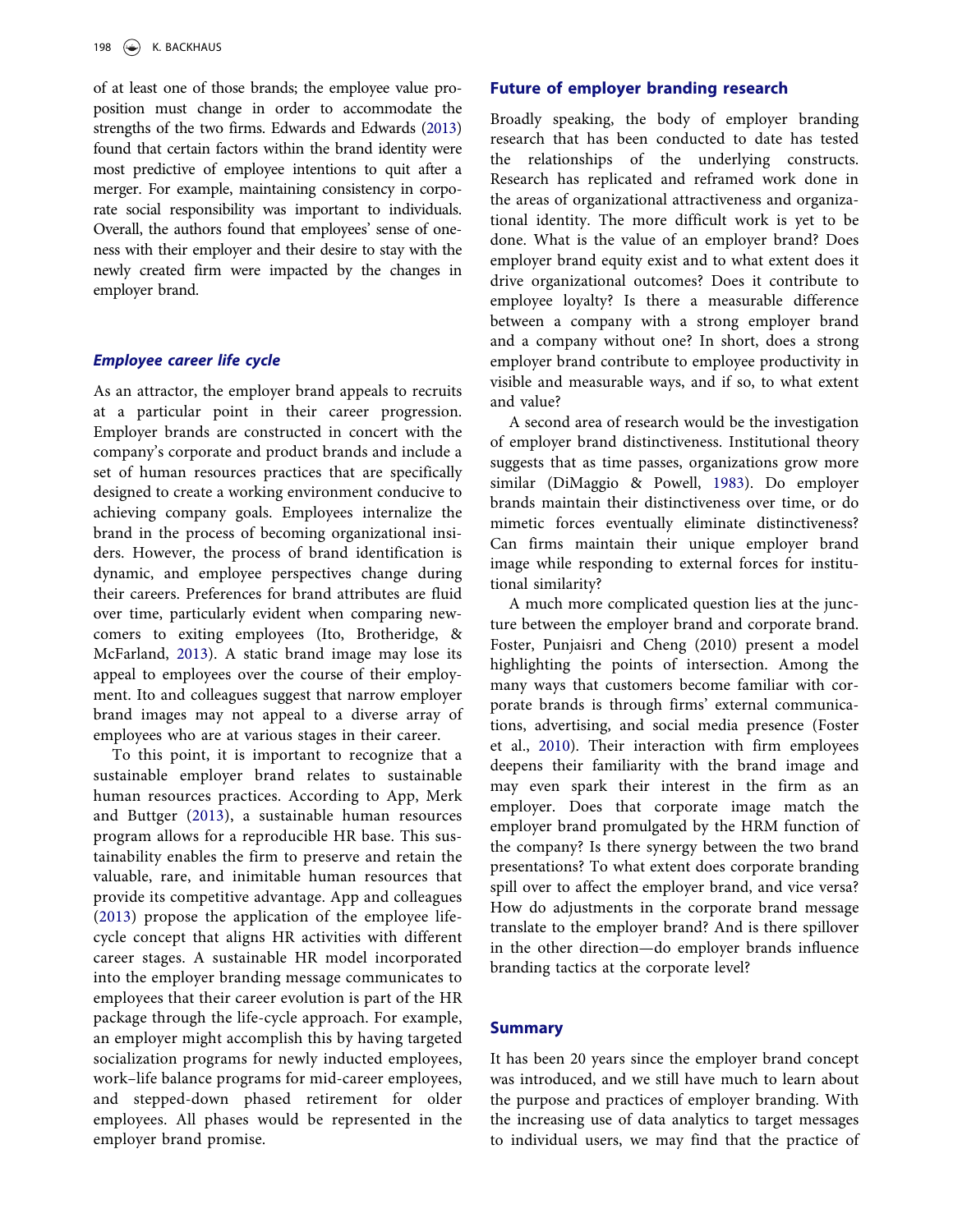employer branding becomes much more specific and fluid. However, it will take a better and deeper understanding of employer branding outcomes to know how that process should be managed.

For practitioners, the research provides some clear directions for the future. For American companies, the market for highly qualified employees will continue to tighten as unemployment rates decrease. Organizations will use branding techniques to differentiate themselves from competitors in both the product/corporate branding and employer branding arenas. Social media will be the main platform for external employer branding, placing intense pressure to curate and control brand messaging across each social media channel. Not only will firms need to create and share their unique brand message, they will need to control the ways in which recruits and employees interact with the brand on social media and the impressions that result. The emphasis on continuous external brand messaging will move responsibility for the task from human resources to marketing (Mosley, [2015](#page-8-31)). For top organizational leaders, the challenge will be to ensure that the brand message communicated externally is consistent with the internal reality. New employees entering the workforce will feel no sense of allegiance to a company that advertises one reality and delivers another. Just as they are accustomed to commenting on restaurants and hotels on apps like Yelp! or TripAdvisor, new employees disappointed by an unrealized promise will post their comments on GlassDoor and all the employment websites yet to come. All of this suggests that HR must maintain close ties to the employer brand and the marketing department as the brand is promoted.

Further, organizations will need to determine how to use make best use of employer branding in the "gig economy." The so-called gig economy is built on shortterm flexible work opportunities that allow people to work when and where they want without long-term commitments. Gig-style work assignments afford organizations the opportunity to try out potential employees by offering them contract-based work. A form of employer branding will be important here, too. Although it is not marketing a long-term employment relationship, the organization still needs to find a way to convey an organizational identity that attracts the type of worker that best fits the company or the task.

Researchers and practitioners have invested a great deal of energy into finding the "right" set of employer brand characteristics that will attract the ideal employee. As years of research into person–organization fit have shown, there is no particular "right" brand. When brand messages are clear and honest, the best fitting employees will be attracted to the company. Thus, the emphasis must switch from seeking the "best" brand message to seeking a way to deliver the brand message that most accurately conveys what it is like to work for the company.

Finally, organizations must unite their changemanagement function with their employer-branding efforts. Each time an organization undergoes a strategic change, a change in ownership, an acquisition, or a merger, it is essential that the internal and external employer brand messaging is current and realistic. Sometimes the brand cannot stay the same, but that must be shared with employees in the change process to avoid breaking trust and creating long-range reputational damage.

#### About the author

Kristin Backhaus, PhD, is the Dean of the School of Business at the State University of New York at New Paltz, and a professor of management. Prior to serving as dean, she taught courses in management, leadership, and human resources, and was awarded the SUNY Chancellor's Award for Excellence in Teaching in 2009. She has published research in the areas of employer branding, organizational attractiveness, corporate reputation, and cognitive styles. She served as president of the Eastern Academy of Management in 2014–2015. She can be reached at backhauk@newpaltz.edu.

#### **References**

- <span id="page-7-1"></span>Aaker, D. A. (1991). Managing brand equity: Capitalizing on the value of a brand name. New York, NY: Free Press.
- <span id="page-7-0"></span>Ambler, T., & Barrow, S. (1996). The employer brand. Journal of Brand Management, 4, 185–206. doi:[10.1057/](http://dx.doi.org/10.1057/bm.1996.42) [bm.1996.42](http://dx.doi.org/10.1057/bm.1996.42)
- <span id="page-7-7"></span>App, S., Merk, J., & Büttgen, M. (2013). Employer branding: Sustainable HRM as a competitive advantage in the market for high-quality employees. Management Revue, 23, 262–278.
- <span id="page-7-2"></span>Backhaus, K., & Tikoo, S. (2004). Conceptualizing and researching employer branding. Career Development International, 9, 501–517. doi:[10.1108/13620430410550754](http://dx.doi.org/10.1108/13620430410550754)
- <span id="page-7-6"></span>Barrow, S., & Mosley, R. (2005). The employer brand. Bringing the best of brand management to people at work. London, UK: Wiley & Sons.
- <span id="page-7-5"></span>Baum, M., & Kabst, R. (2013). How to attract applicants in the Atlantic versus the Asia-Pacific region? A cross-national analysis on China, India, Germany, and Hungary. Journal of World Business, 48, 175–185. doi:[10.1016/j.jwb.2012.07.002](http://dx.doi.org/10.1016/j.jwb.2012.07.002)
- <span id="page-7-3"></span>Bellou, V., Chaniotakis, I., Kehagias, I. & Rigopoulou, I. (2015). Employer brand of choice: An employee perspective. Journal of Business Economics & Management,  $16(6)$ , 1201–1215. doi:[10.3846/16111699.2013.848227](http://dx.doi.org/10.3846/16111699.2013.848227)
- <span id="page-7-4"></span>Bodderas, M., Cachelin, J. L., Maas, P., & Schlager, T. (2011). The influence of the employer brand on employee attitudes relevant for service branding: An empirical investigation. The Journal of Services Marketing, 25, 497–508. doi:[10.1108/08876041111173624](http://dx.doi.org/10.1108/08876041111173624)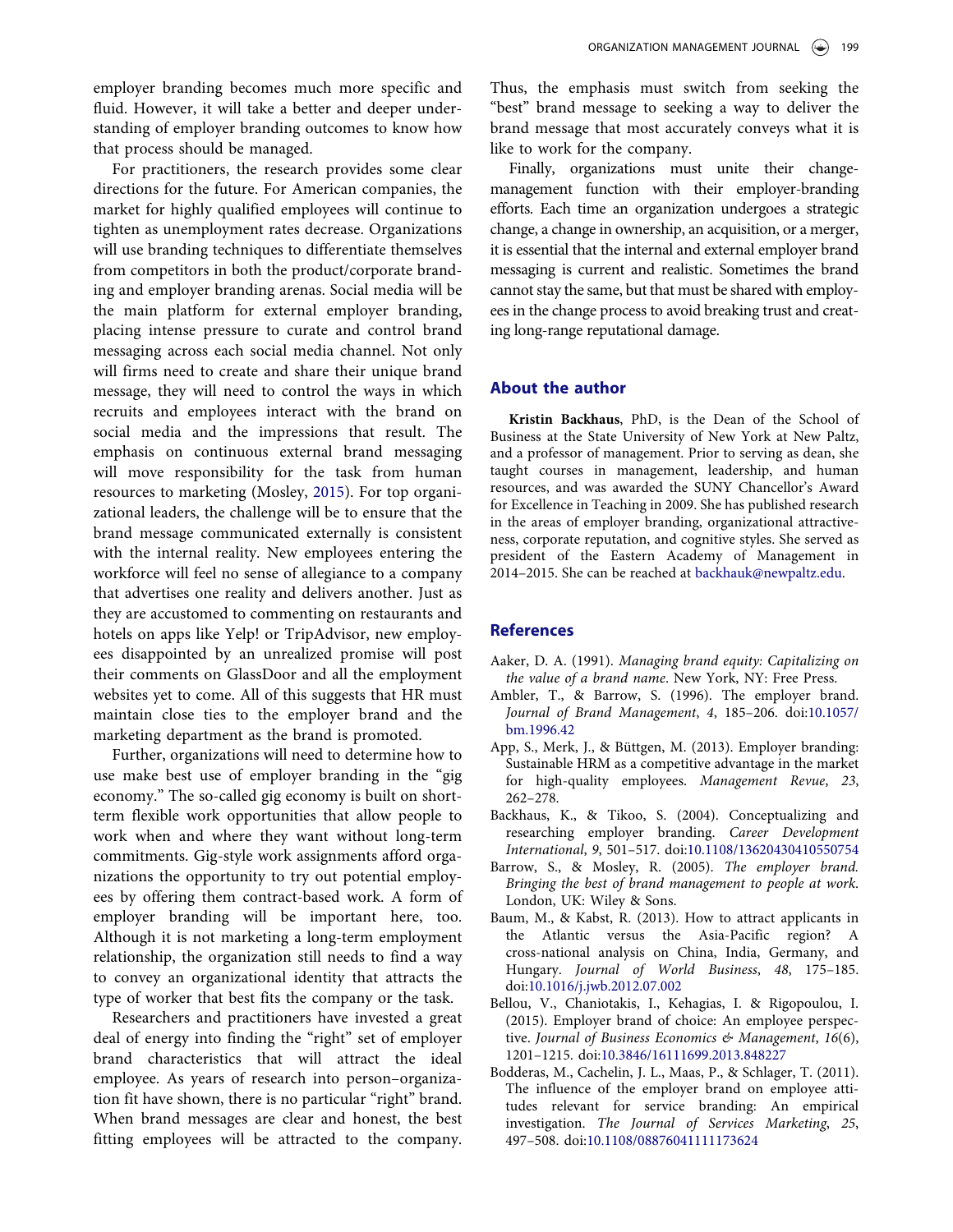- <span id="page-8-15"></span>Byrne, D., & Neuman, J. (1992). The implications of attraction research for organizational issues. In K. Kelly (Ed.), Theory and research in industrial/organizational psychology (pp. 29–70). New York, NY: Elsevier Science.
- <span id="page-8-4"></span>Cable, D. M., & Judge, T. A. (1996). Person–organization fit, job choice decisions, and organizational entry. Organizational Behavior & Human Decision Processes, 67, 294–311. doi:[10.1006/obhd.1996.0081](http://dx.doi.org/10.1006/obhd.1996.0081)
- <span id="page-8-7"></span>Cable, D. M., & Turban, D. B. (2003). The value of organizational reputation in the recruitment context: A brand-equity perspective. Journal of Applied Social Psychology, 33, 2244–2266. doi:[10.1111/jasp.2003.33.issue-11](http://dx.doi.org/10.1111/jasp.2003.33.issue-11)
- <span id="page-8-0"></span>Conference Board. (2001). Engaging employees through your brand. New York, NY: The Conference Board, Inc.
- <span id="page-8-21"></span>Davies, G. (2008). Employer branding and its influence on managers. European Journal of Marketing, 42, 667–681. doi:[10.118/03090560810862570](http://dx.doi.org/10.118/03090560810862570)
- <span id="page-8-29"></span>DiMaggio, P., & Powell, W. (1983). The iron cage revisited: Institutional isomorphism and collective rationality in organizational fields. American Sociological Review, 48, 147–160. doi:[10.2307/2095101](http://dx.doi.org/10.2307/2095101)
- <span id="page-8-27"></span>Edwards, M. R., & Edwards, T. (2013). Employee responses to changing aspects of the employer brand following a multinational acquisition: A longitudinal study. Human Resource Management, 52, 27–54. doi:[10.1002/hrm.21519](http://dx.doi.org/10.1002/hrm.21519)
- <span id="page-8-11"></span>Elving, W. L., Westhoff, J. C., Meeusen, K., & Schoonderbeek, J. (2013). The war for talent? The relevance of employer branding in job advertisements for becoming an employer of choice. Journal of Brand Management, 20, 355–373. doi:[10.1057/bm.2012.21](http://dx.doi.org/10.1057/bm.2012.21)
- <span id="page-8-30"></span>Foster, C., Punjaisri, K., Cheng, R., & Abimbola, T. (2010). Exploring the relationship between corporate, internal and employer branding. Journal of Product & Brand Management, 19(6), 401–409. doi:[10.1108/106104210110](http://dx.doi.org/10.1108/10610421011085712) [85712](http://dx.doi.org/10.1108/10610421011085712)
- Fréchette, J., Bourhis, A., & Stachura, M. (2013). The organizational attraction of nursing graduates: Using research to guide employer branding. Health Care Manager, 32, 303–313. doi:[10.1097/HCM.0b013e3182a9d81d](http://dx.doi.org/10.1097/HCM.0b013e3182a9d81d)
- <span id="page-8-8"></span>Froese, F. J., Vo, A., & Garrett, T. C. (2010). Organizational attractiveness of foreign-based companies: A country of origin perspective. International Journal of Selection & Assessment, 18, 271–281. doi:[10.1111/ijsa.2010.18.issue-3](http://dx.doi.org/10.1111/ijsa.2010.18.issue-3)
- <span id="page-8-20"></span>Gaddam, S. (2008). Modeling employer branding communication: The softer aspect of HR marketing management. ICFAI Journal of Soft Skills, 2, 45–55.
- <span id="page-8-3"></span>Gioia, D. A., Schultz, M., & Corley, K. G. (2000). Organizational identity, image, and adaptive instability. Academy of Management Review, 25, 63–81.
- <span id="page-8-22"></span>Gözükara, İ., & Hatipoğlu, Z. (2016). The effect of employer branding on employees' organizational citizenship behaviors. International Journal of Business Management & Economic Research, 7, 477–485.
- <span id="page-8-19"></span>Heskett, J. I., Sasser, W. E., & Schlesinger, L. A. (1997). The service profit chain: How leading companies link profit and growth to loyalty, satisfaction, and value. New York, NY: Free Press.
- <span id="page-8-16"></span>Hoffman, B., & Woehr, D. (2006). A quantitative review of the relationship between person–organization fit and behavioral outcomes. Journal of Vocational Behavior, 68, 389–399. doi:[10.1016/j.jvb.2005.08.003](http://dx.doi.org/10.1016/j.jvb.2005.08.003)
- <span id="page-8-9"></span>Holtbrügge, D., & Kreppel, H. (2015). Employer attractiveness of Chinese, Indian and Russian firms in Germany:

Signaling effects of HR practices. Corporate Reputation Review, 18, 223–242. doi:[10.1057/crr.2015.12](http://dx.doi.org/10.1057/crr.2015.12)

- <span id="page-8-28"></span>Ito, J. K., Brotheridge, C. M., & McFarland, K. (2013). Examining how preferences for employer branding attributes differ from entry to exit and how they relate to commitment, satisfaction, and retention. Career Development International, 18, 732–752. doi:[10.1108/CDI-05-2013-0067](http://dx.doi.org/10.1108/CDI-05-2013-0067)
- <span id="page-8-5"></span>Judge, T. A., & Cable, D. M. (1997). Applicant personality, organizational culture, and organization attraction. Personnel Psychology, 50, 359–394. doi:[10.1111/peps.1997.50.issue-2](http://dx.doi.org/10.1111/peps.1997.50.issue-2)
- <span id="page-8-24"></span>Kaur, P., Sharma, S., Kaur, J., & Sharma, S. K. (2015). Using social media for employer branding and talent management: An experiential study. IUP Journal of Brand Management, 12, 7–20.
- <span id="page-8-1"></span>Kucherov, D., Zavyalova, E., & Garavan, T. N. (2012). HRD practices and talent management in the companies with the employer brand. European Journal of Training and Development, 36, 86–104. doi:[10.1108/03090591211192647](http://dx.doi.org/10.1108/03090591211192647)
- <span id="page-8-2"></span>Lievens, F., Van Hoye, G., & Anseel, F. (2007). Organizational identity and employer image: Towards a unifying framework. British Journal of Management, 18, S45–59. doi:[10.1111/j.1467-8551.2007.00525.x](http://dx.doi.org/10.1111/j.1467-8551.2007.00525.x)
- <span id="page-8-25"></span>LinkedIn Talent Solutions, (2016). Global recruiting trends 2016. Retrieved from [https://business.linkedin.com/con](https://business.linkedin.com/content/dam/business/talent-solutions/global/en_us/c/pdfs/GRT16_GlobalRecruiting_100815.pdf) [tent/dam/business/talent-solutions/global/en\\_us/c/pdfs/](https://business.linkedin.com/content/dam/business/talent-solutions/global/en_us/c/pdfs/GRT16_GlobalRecruiting_100815.pdf) [GRT16\\_GlobalRecruiting\\_100815.pdf](https://business.linkedin.com/content/dam/business/talent-solutions/global/en_us/c/pdfs/GRT16_GlobalRecruiting_100815.pdf)
- <span id="page-8-12"></span>Love, L., & Singh, P. (2011). Workplace branding: Leveraging human resources management practices for competitive advantage through "best employer" surveys." Journal of Business and Psychology, 26, 175–181. doi:[10.1007/](http://dx.doi.org/10.1007/s10869-011-9226-5) [s10869-011-9226-5](http://dx.doi.org/10.1007/s10869-011-9226-5)
- <span id="page-8-17"></span>Martin, G., Gollan, P. J., & Grigg, K. (2011). Is there a bigger and better future for employer branding? Facing up to innovation, corporate reputations and wicked problems in SHRM. International Journal of Human Resource Management, 22, 3618–3637. doi:[10.1080/09585192.2011.560880](http://dx.doi.org/10.1080/09585192.2011.560880)
- <span id="page-8-14"></span>Maxwell, R., & Knox, S. (2009). Motivating employees to "live the brand": A comparative case study of employer brand attractiveness within the firm. Journal of Marketing Management, 25, 893–907. doi:[10.1362/026725709X479282](http://dx.doi.org/10.1362/026725709X479282)
- <span id="page-8-18"></span>Morgan, R., & Hunt, S. (1994). The commitment-trust theory of relationship marketing. Journal of Marketing, 58(3), 20–38. doi:[10.2307/1252308](http://dx.doi.org/10.2307/1252308)
- <span id="page-8-6"></span>Moroko, L., & Uncles, M. D. (2008). Characteristics of successful employer brands. Journal of Brand Management, 16 (3), 160–175. doi:[10.1057/bm.2008.4](http://dx.doi.org/10.1057/bm.2008.4)
- <span id="page-8-13"></span>Moroko, L., & Uncles, M. D. (2009). Employer branding and market segmentation. Journal of Brand Management, 17 (3), 181–196. doi:[10.1057/bm.2009.10](http://dx.doi.org/10.1057/bm.2009.10)
- <span id="page-8-31"></span>Mosley, R. (2015). CEOs need to pay attention to employer branding. Harvard Business Review. Retrieved from [https://hbr.org/2015/05/ceos-need-to-pay-attention-to](https://hbr.org/2015/05/ceos-need-to-pay-attention-to-employer-branding)[employer-branding](https://hbr.org/2015/05/ceos-need-to-pay-attention-to-employer-branding)
- <span id="page-8-23"></span>Mosley, R. W. (2007). Customer experience, organisational culture and the employer brand. Journal of Brand Management, 15, 123–134. doi:[10.1057/palgrave.bm.2550124](http://dx.doi.org/10.1057/palgrave.bm.2550124)
- <span id="page-8-26"></span>Oppenheim, J., & Stuchtey, M. (2015, September 24). Like it or not, sustainability is now core to your business. Fortune. Retrieved from [http://fortune.com/2015/09/24/sustainabil](http://fortune.com/2015/09/24/sustainability-practices-in-business-intel-unilever-wal-mart-dupont/) [ity-practices-in-business-intel-unilever-wal-mart-dupont/](http://fortune.com/2015/09/24/sustainability-practices-in-business-intel-unilever-wal-mart-dupont/)
- <span id="page-8-10"></span>Park, S., Song, J. H., Kim, J., & Lim, D. H. (2015). What makes an organization a great place to work in South